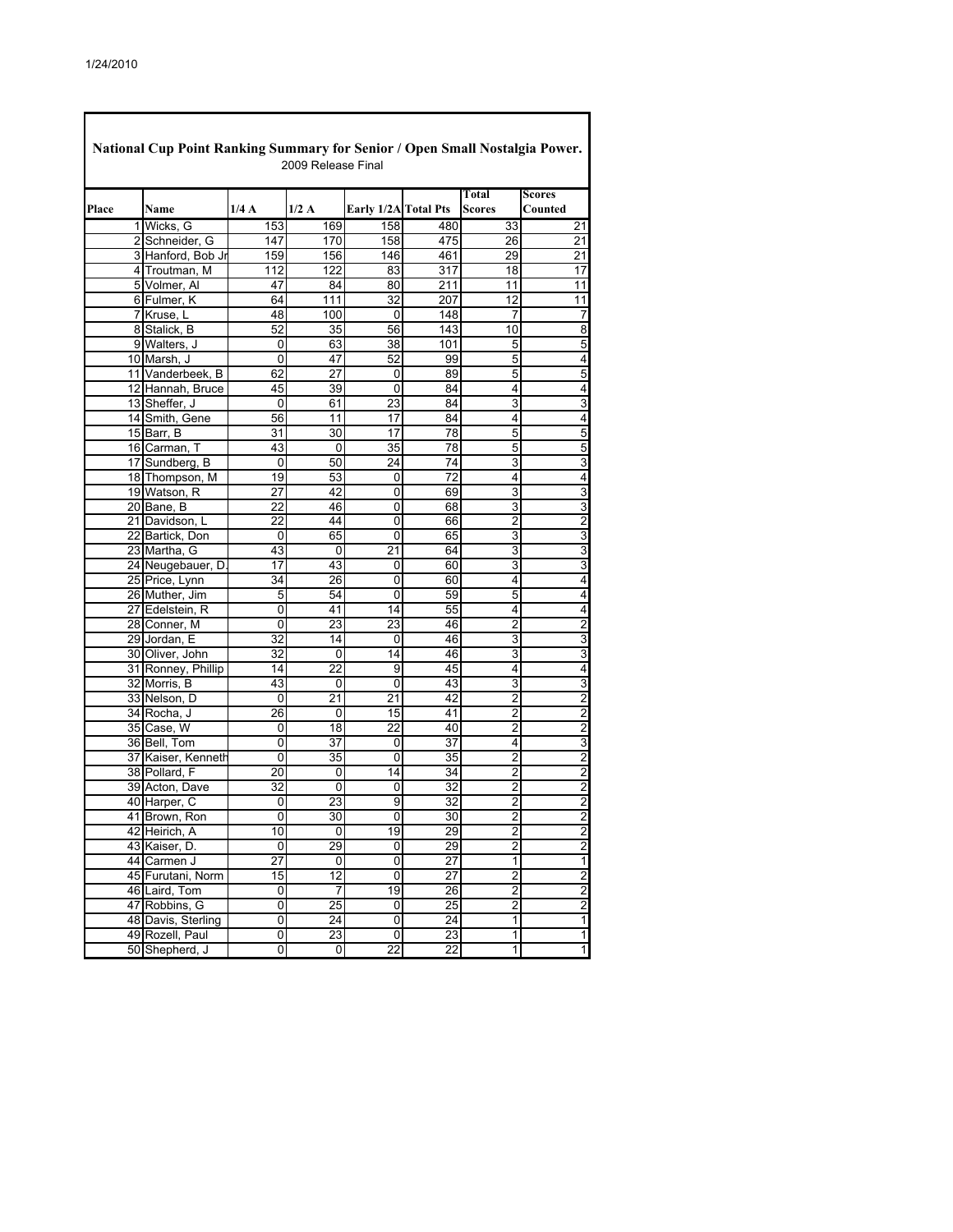Г

| National Cup Point Ranking Summary for Senior / Open Big Nostalgia Power.<br>2009 Release Final |                 |     |     |                  |                             |                         |  |  |  |  |
|-------------------------------------------------------------------------------------------------|-----------------|-----|-----|------------------|-----------------------------|-------------------------|--|--|--|--|
| Name                                                                                            | A               | B   | C   | <b>Total Pts</b> | <b>Total Scores Counted</b> | Scores                  |  |  |  |  |
| Hanford, Bol                                                                                    | 161             | 157 | 157 | 475              | 25                          | 21                      |  |  |  |  |
| Wicks, G                                                                                        | 144             | 143 | 130 | 417              | 32                          | 20                      |  |  |  |  |
| Troutman, M                                                                                     | 121             | 98  | 96  | 315              | 18                          | 17                      |  |  |  |  |
| Schneider, G                                                                                    | 116             | 32  | 23  | 171              | 11                          | 10                      |  |  |  |  |
| Kaiser, Kenr                                                                                    | 22              | 55  | 82  | 159              | 9                           | 8                       |  |  |  |  |
| Hurst. J                                                                                        | 17              | 40  | 80  | 137              | 9                           | 7                       |  |  |  |  |
| Marsh, J                                                                                        | 44              | 51  | 40  | 135              | 8                           | 6                       |  |  |  |  |
| Smith, Gene                                                                                     | 69              | 0   | 39  | 108              | 5                           | 5                       |  |  |  |  |
| Sperzel, H                                                                                      | 42              | 38  | 25  | 105              | 6                           | 6                       |  |  |  |  |
| Davidson, L                                                                                     | 28              | 52  | 22  | 102              | 4                           | 4                       |  |  |  |  |
| Thomas, R.                                                                                      | 13              | 26  | 55  | 94               | 5                           | 5                       |  |  |  |  |
| Harper, C                                                                                       | 41              | 20  | 27  | 88               | 7                           | 5                       |  |  |  |  |
| Sheffer, J                                                                                      | 33              | 17  | 37  | 87               | 4                           | 4                       |  |  |  |  |
| Sowder, B.                                                                                      | 38              | 23  | 26  | 87               | 3                           | 3                       |  |  |  |  |
| Reed, Ronal                                                                                     | 42              | 43  | 0   | 85               | 5                           | 4                       |  |  |  |  |
| Christensen                                                                                     | 5               | 38  | 40  | 83               | 7                           | 5                       |  |  |  |  |
| Bell, T                                                                                         | 79              | 0   | 0   | 79               | 5                           | 5                       |  |  |  |  |
| Kaiser, D.                                                                                      | 45              | 34  | 0   | 79               | 6                           | 4                       |  |  |  |  |
| Nelson, D                                                                                       | 13              | 0   | 63  | 76               | 8                           | 4                       |  |  |  |  |
| McNamee, D                                                                                      | 0               | 46  | 27  | 73               | 6                           | 4                       |  |  |  |  |
| Vanderbeek                                                                                      | 21              | 51  | 0   | 72               | 3                           | 3                       |  |  |  |  |
| Carman, T                                                                                       | 0               | 48  | 21  | 69               | 5                           | 4                       |  |  |  |  |
| Edelstein, R                                                                                    | 30              | 39  | 0   | 69               | 5                           | 5                       |  |  |  |  |
| Bane, B                                                                                         | 0               | 21  | 47  | 68               | 3                           | 3                       |  |  |  |  |
| Costanzo, E                                                                                     | 43              | 14  | 0   | 57               | 4                           | 4                       |  |  |  |  |
| Neugenbaue                                                                                      | 36              | 0   | 20  | 56               | 4                           | 4                       |  |  |  |  |
| Augustus, B                                                                                     | 0               | 22  | 32  | 54               | 3                           | 3                       |  |  |  |  |
| Fulmer, K                                                                                       | 34              | 0   | 19  | 53               | 3                           | 3                       |  |  |  |  |
| Carmen Jeff                                                                                     | 27              | 23  | 0   | 50               | 3                           | 3                       |  |  |  |  |
| Hannah, Bru                                                                                     | 50              | 0   | 0   | 50               | $\overline{2}$              | $\overline{2}$          |  |  |  |  |
| Mattes, B                                                                                       | 0               | 16  | 31  | 47               | 2                           | $\overline{2}$          |  |  |  |  |
| Nelson, E                                                                                       | 39              | 0   | 0   | 39               | $\overline{2}$              | $\overline{2}$          |  |  |  |  |
| Walters, J                                                                                      | 22              | 17  | 0   | 39               | 2                           | $\overline{\mathbf{c}}$ |  |  |  |  |
| Rodney, Phil                                                                                    | 36              | 0   | 0   | 36               | $\overline{2}$              | $\overline{2}$          |  |  |  |  |
| Thorkildsen.                                                                                    | 23              | 12  | 0   | 35               | $\overline{2}$              | $\overline{2}$          |  |  |  |  |
| Watson, R                                                                                       | 0               | 18  | 17  | 35               | $\overline{2}$              | $\overline{\mathbf{c}}$ |  |  |  |  |
| Swift, Bill                                                                                     | 21              | 13  | 0   | 34               | $\overline{2}$              | $\overline{2}$          |  |  |  |  |
| Parsons, D                                                                                      | 22              | 0   | 11  | 33               | 2                           | $\overline{\mathbf{c}}$ |  |  |  |  |
| Kruse, L                                                                                        | 9               | 18  | 0   | 27               | $\overline{c}$              | $\overline{\mathbf{c}}$ |  |  |  |  |
| Stalick, B                                                                                      | 19              | 7   | 0   | 26               | 2                           | $\overline{c}$          |  |  |  |  |
| McGinnes, D                                                                                     | 0               | 24  | 0   | 24               | 1                           | 1                       |  |  |  |  |
| Avila, G                                                                                        | 0               | 0   | 23  | 23               | 1                           | $\mathbf{1}$            |  |  |  |  |
| Booth, Bill                                                                                     | 23              | 0   | 0   | 23               | 1                           | 1                       |  |  |  |  |
| Ellington, Te                                                                                   | 23              | 0   | 0   | 23               | 1                           | $\mathbf{1}$            |  |  |  |  |
| Rozell, P                                                                                       | 23              | 0   | 0   | 23               | 1                           | $\mathbf{1}$            |  |  |  |  |
| Sobala, D                                                                                       | 23              | 0   | 0   | 23               | 1                           | $\mathbf{1}$            |  |  |  |  |
| Sparling, J.                                                                                    | 23              | 0   | 0   | $\overline{23}$  | 1                           | $\overline{\mathbf{1}}$ |  |  |  |  |
| Davis, Sterlir                                                                                  | $\overline{21}$ | 0   | 0   | 21               | 1                           | $\overline{\mathbf{1}}$ |  |  |  |  |
| Edmonson, I                                                                                     | 0               | 0   | 21  | $\overline{21}$  | 1                           | $\overline{\mathbf{1}}$ |  |  |  |  |
| Mac Lean, M                                                                                     | $\overline{21}$ | 0   | 0   | 21               | 1                           | $\overline{1}$          |  |  |  |  |
|                                                                                                 |                 |     |     |                  |                             |                         |  |  |  |  |

٦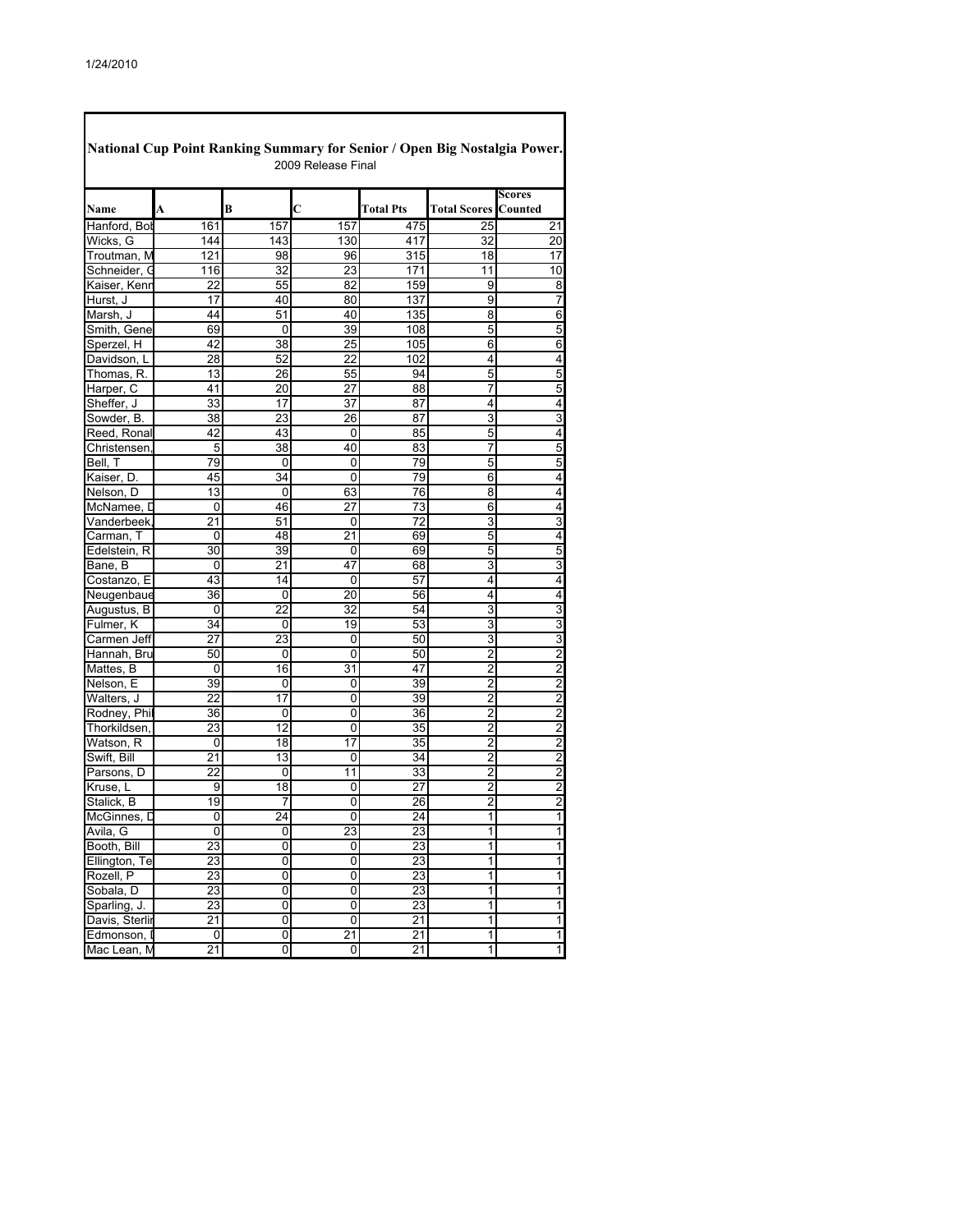| Total<br><b>Scores</b><br>Place<br>1/2A<br>B<br>C<br>D<br><b>Total Pts</b><br>Counted<br>Name<br>A<br><b>Scores</b><br>1 Hanford, Bob (Jr)<br>146<br>158<br>150<br>140<br>738<br>46<br>35<br>144<br>2 Brown, G<br>143<br>152<br>154<br>727<br>45<br>35<br>151<br>127<br>12<br>12<br>3 Bell, T<br>37<br>26<br>62<br>43<br>168<br>0<br>4 Covalt, Richard<br>17<br>40<br>23<br>78<br>158<br>0<br>8<br>8<br>5 Avila, G<br>50<br>153<br>0<br>61<br>42<br>0<br>8<br>8<br>18<br>49<br>42<br>27<br>0<br>136<br>6 Thorkildsen, Terr<br>6<br>6<br>7 Carman, T<br>43<br>$\mathbf 0$<br>44<br>44<br>131<br>9<br>0<br>9<br>10<br>21<br>46<br>38<br>115<br>7<br>8 Carman, Jeff<br>0<br>7<br>9 Schneider, G<br>69<br>21<br>10<br>100<br>0<br>0<br>7<br>6<br>25<br>10 Heinrich, D<br>39<br>35<br>99<br>5<br>5<br>0<br>0<br>19<br>5<br>$\overline{5}$<br>69<br>9<br>$\mathbf 0$<br>0<br>97<br>11 Simpson, R<br>24<br>17<br>$\mathbf 0$<br>45<br>12 Robbins, G<br>0<br>86<br>4<br>4<br>25<br>14<br>$\mathbf 0$<br>25<br>20<br>84<br>13 Nelson, Dick<br>4<br>4<br>14 Wineland, D<br>24<br>60<br>0<br>0<br>0<br>84<br>4<br>4<br>21<br>15 DeLoach, Don<br>62<br>0<br>0<br>0<br>83<br>6<br>4<br>13<br>34<br>34<br>81<br>0<br>0<br>5<br>5<br>16 Dunham, R II<br>42<br>17 Clawson, Joe<br>0<br>0<br>0<br>36<br>78<br>4<br>4<br>15<br>0<br>39<br>18<br>72<br>18 Coker, P<br>0<br>4<br>4<br>28<br>$\mathbf 0$<br>37<br>3<br>3<br>19 Kerger, T<br>0<br>0<br>65<br>20 Conner, M.<br>43<br>21<br>$\mathbf 0$<br>64<br>3<br>3<br>0<br>0<br>22<br>22<br>19<br>$\mathbf 0$<br>63<br>3<br>21 Oakins, Gary<br>0<br>3<br>21<br>3<br>3<br>22 King, D<br>38<br>0<br>0<br>59<br>0<br>38<br>23 Edmonson, D<br>17<br>$\mathbf 0$<br>0<br>55<br>3<br>3<br>0<br>24 Muther, J<br>50<br>0<br>0<br>0<br>0<br>50<br>3<br>3<br>$\overline{c}$<br>50<br>0<br>0<br>$\mathbf 0$<br>0<br>50<br>$\overline{2}$<br>25 Sundberg, B<br>$\overline{27}$<br>26 Sperzel, H<br>0<br>22<br>49<br>0<br>0<br>4<br>4<br>27 Scott, G<br>47<br>2<br>$\overline{2}$<br>0<br>0<br>47<br>0<br>0<br>28 Eddingfield, Marl<br>0<br>0<br>22<br>22<br>2<br>$\overline{2}$<br>0<br>44<br>29 Sparling, John<br>0<br>2<br>20<br>0<br>24<br>0<br>44<br>$\overline{c}$<br>30 Marsh, Jack<br>19<br>0<br>$\mathbf 0$<br>24<br>43<br>$\overline{2}$<br>$\overline{c}$<br>0<br>31 Vanderbeek, Bill<br>43<br>0<br>$\mathbf 0$<br>0<br>43<br>3<br>3<br>0<br>$\overline{c}$<br>$\overline{2}$<br>0<br>42<br>0<br>0<br>42<br>32 Houtenbrink, G.<br>0<br>0<br>21<br>21<br>42<br>2<br>33 Rozell, Paul<br>0<br>0<br>2<br>23<br>3<br>34 Pailet, J<br>18<br>0<br>3<br>0<br>41<br>0<br>0<br>$\mathbf 0$<br>$\mathbf 0$<br>0<br>40<br>3<br>$\overline{c}$<br>35 Fulmer, Keith<br>40<br>19<br>21<br>2<br>36 Grove, J<br>0<br>0<br>0<br>40<br>$\overline{\mathbf{c}}$<br>38<br>$\overline{c}$<br>37 Thompson, M<br>38<br>$\mathbf 0$<br>$\overline{2}$<br>0<br>0<br>0<br>$\overline{22}$<br>38 Berry, D<br>0<br>13<br>2<br>2<br>0<br>0<br>35<br>35<br>35<br>2<br>39 Troutman, M<br>0<br>0<br>2<br>0<br>0<br>34<br>0<br>34<br>40 Parker, F<br>0<br>0<br>0<br>1<br>1<br>41 Kaiser, K<br>15<br>0<br>0<br>0<br>17<br>32<br>2<br>2<br>42 Hopkins, E.<br>31<br>$\pmb{0}$<br>0<br>0<br>31<br>$\overline{\mathbf{c}}$<br>$\overline{2}$<br>0<br>$\overline{0}$<br>14<br>28<br>$\overline{2}$<br>$\overline{c}$<br>43 Sowder, Bob<br>14<br>$\mathsf 0$<br>$\pmb{0}$<br>$\overline{2}$<br>$\overline{2}$<br>$\overline{0}$<br>$\overline{27}$<br>44 Morris, Gil<br>13<br>14<br>$\pmb{0}$<br>$\pmb{0}$<br>$\overline{26}$<br>45 Sheffer, J<br>0<br>0<br>0<br>0<br>26<br>1<br>1<br>26<br>$\mathsf 0$<br>$\pmb{0}$<br>$\pmb{0}$<br>$\pmb{0}$<br>26<br>1<br>1<br>46 Smith, Gene<br>0<br>14<br>10<br>$\overline{0}$<br>$\overline{24}$<br>$\overline{2}$<br>47 Dock, D<br>0<br>$\overline{\mathbf{c}}$<br>48 Pulley, L<br>0<br>24<br>$\pmb{0}$<br>$\pmb{0}$<br>$\pmb{0}$<br>24<br>1<br>1<br>$\overline{18}$<br>24<br>$\overline{2}$<br>49 Selik, G.<br>6<br>0<br>$\pmb{0}$<br>0<br>$\overline{2}$<br>$\overline{0}$<br>23<br>2<br>50 Sherman, K.<br>o<br>o<br>$\overline{6}$<br>7 | National Cup Points Alpha Summary for Senior/Open AMA Power<br>2009 Release Final |  |  |  |  |  |  |  |   |  |  |  |
|---------------------------------------------------------------------------------------------------------------------------------------------------------------------------------------------------------------------------------------------------------------------------------------------------------------------------------------------------------------------------------------------------------------------------------------------------------------------------------------------------------------------------------------------------------------------------------------------------------------------------------------------------------------------------------------------------------------------------------------------------------------------------------------------------------------------------------------------------------------------------------------------------------------------------------------------------------------------------------------------------------------------------------------------------------------------------------------------------------------------------------------------------------------------------------------------------------------------------------------------------------------------------------------------------------------------------------------------------------------------------------------------------------------------------------------------------------------------------------------------------------------------------------------------------------------------------------------------------------------------------------------------------------------------------------------------------------------------------------------------------------------------------------------------------------------------------------------------------------------------------------------------------------------------------------------------------------------------------------------------------------------------------------------------------------------------------------------------------------------------------------------------------------------------------------------------------------------------------------------------------------------------------------------------------------------------------------------------------------------------------------------------------------------------------------------------------------------------------------------------------------------------------------------------------------------------------------------------------------------------------------------------------------------------------------------------------------------------------------------------------------------------------------------------------------------------------------------------------------------------------------------------------------------------------------------------------------------------------------------------------------------------------------------------------------------------------------------------------------------------------------------------------------------------------------------------------------------------------------------------------------------------------------------------------------------------------------------------------------------------------------------------------------------------------------------------------------------------------------------------------------------------------------------------------------------------------------------------------------------------------------------------------------------------------------------------------------------------------------------------------------------------------------------------------------------------------------------------------------------------------------------------------------------------------------------------------------------------------------------------------------------------------------------------------------------------|-----------------------------------------------------------------------------------|--|--|--|--|--|--|--|---|--|--|--|
|                                                                                                                                                                                                                                                                                                                                                                                                                                                                                                                                                                                                                                                                                                                                                                                                                                                                                                                                                                                                                                                                                                                                                                                                                                                                                                                                                                                                                                                                                                                                                                                                                                                                                                                                                                                                                                                                                                                                                                                                                                                                                                                                                                                                                                                                                                                                                                                                                                                                                                                                                                                                                                                                                                                                                                                                                                                                                                                                                                                                                                                                                                                                                                                                                                                                                                                                                                                                                                                                                                                                                                                                                                                                                                                                                                                                                                                                                                                                                                                                                                                                     |                                                                                   |  |  |  |  |  |  |  |   |  |  |  |
|                                                                                                                                                                                                                                                                                                                                                                                                                                                                                                                                                                                                                                                                                                                                                                                                                                                                                                                                                                                                                                                                                                                                                                                                                                                                                                                                                                                                                                                                                                                                                                                                                                                                                                                                                                                                                                                                                                                                                                                                                                                                                                                                                                                                                                                                                                                                                                                                                                                                                                                                                                                                                                                                                                                                                                                                                                                                                                                                                                                                                                                                                                                                                                                                                                                                                                                                                                                                                                                                                                                                                                                                                                                                                                                                                                                                                                                                                                                                                                                                                                                                     |                                                                                   |  |  |  |  |  |  |  |   |  |  |  |
|                                                                                                                                                                                                                                                                                                                                                                                                                                                                                                                                                                                                                                                                                                                                                                                                                                                                                                                                                                                                                                                                                                                                                                                                                                                                                                                                                                                                                                                                                                                                                                                                                                                                                                                                                                                                                                                                                                                                                                                                                                                                                                                                                                                                                                                                                                                                                                                                                                                                                                                                                                                                                                                                                                                                                                                                                                                                                                                                                                                                                                                                                                                                                                                                                                                                                                                                                                                                                                                                                                                                                                                                                                                                                                                                                                                                                                                                                                                                                                                                                                                                     |                                                                                   |  |  |  |  |  |  |  |   |  |  |  |
|                                                                                                                                                                                                                                                                                                                                                                                                                                                                                                                                                                                                                                                                                                                                                                                                                                                                                                                                                                                                                                                                                                                                                                                                                                                                                                                                                                                                                                                                                                                                                                                                                                                                                                                                                                                                                                                                                                                                                                                                                                                                                                                                                                                                                                                                                                                                                                                                                                                                                                                                                                                                                                                                                                                                                                                                                                                                                                                                                                                                                                                                                                                                                                                                                                                                                                                                                                                                                                                                                                                                                                                                                                                                                                                                                                                                                                                                                                                                                                                                                                                                     |                                                                                   |  |  |  |  |  |  |  |   |  |  |  |
|                                                                                                                                                                                                                                                                                                                                                                                                                                                                                                                                                                                                                                                                                                                                                                                                                                                                                                                                                                                                                                                                                                                                                                                                                                                                                                                                                                                                                                                                                                                                                                                                                                                                                                                                                                                                                                                                                                                                                                                                                                                                                                                                                                                                                                                                                                                                                                                                                                                                                                                                                                                                                                                                                                                                                                                                                                                                                                                                                                                                                                                                                                                                                                                                                                                                                                                                                                                                                                                                                                                                                                                                                                                                                                                                                                                                                                                                                                                                                                                                                                                                     |                                                                                   |  |  |  |  |  |  |  |   |  |  |  |
|                                                                                                                                                                                                                                                                                                                                                                                                                                                                                                                                                                                                                                                                                                                                                                                                                                                                                                                                                                                                                                                                                                                                                                                                                                                                                                                                                                                                                                                                                                                                                                                                                                                                                                                                                                                                                                                                                                                                                                                                                                                                                                                                                                                                                                                                                                                                                                                                                                                                                                                                                                                                                                                                                                                                                                                                                                                                                                                                                                                                                                                                                                                                                                                                                                                                                                                                                                                                                                                                                                                                                                                                                                                                                                                                                                                                                                                                                                                                                                                                                                                                     |                                                                                   |  |  |  |  |  |  |  |   |  |  |  |
|                                                                                                                                                                                                                                                                                                                                                                                                                                                                                                                                                                                                                                                                                                                                                                                                                                                                                                                                                                                                                                                                                                                                                                                                                                                                                                                                                                                                                                                                                                                                                                                                                                                                                                                                                                                                                                                                                                                                                                                                                                                                                                                                                                                                                                                                                                                                                                                                                                                                                                                                                                                                                                                                                                                                                                                                                                                                                                                                                                                                                                                                                                                                                                                                                                                                                                                                                                                                                                                                                                                                                                                                                                                                                                                                                                                                                                                                                                                                                                                                                                                                     |                                                                                   |  |  |  |  |  |  |  |   |  |  |  |
|                                                                                                                                                                                                                                                                                                                                                                                                                                                                                                                                                                                                                                                                                                                                                                                                                                                                                                                                                                                                                                                                                                                                                                                                                                                                                                                                                                                                                                                                                                                                                                                                                                                                                                                                                                                                                                                                                                                                                                                                                                                                                                                                                                                                                                                                                                                                                                                                                                                                                                                                                                                                                                                                                                                                                                                                                                                                                                                                                                                                                                                                                                                                                                                                                                                                                                                                                                                                                                                                                                                                                                                                                                                                                                                                                                                                                                                                                                                                                                                                                                                                     |                                                                                   |  |  |  |  |  |  |  |   |  |  |  |
|                                                                                                                                                                                                                                                                                                                                                                                                                                                                                                                                                                                                                                                                                                                                                                                                                                                                                                                                                                                                                                                                                                                                                                                                                                                                                                                                                                                                                                                                                                                                                                                                                                                                                                                                                                                                                                                                                                                                                                                                                                                                                                                                                                                                                                                                                                                                                                                                                                                                                                                                                                                                                                                                                                                                                                                                                                                                                                                                                                                                                                                                                                                                                                                                                                                                                                                                                                                                                                                                                                                                                                                                                                                                                                                                                                                                                                                                                                                                                                                                                                                                     |                                                                                   |  |  |  |  |  |  |  |   |  |  |  |
|                                                                                                                                                                                                                                                                                                                                                                                                                                                                                                                                                                                                                                                                                                                                                                                                                                                                                                                                                                                                                                                                                                                                                                                                                                                                                                                                                                                                                                                                                                                                                                                                                                                                                                                                                                                                                                                                                                                                                                                                                                                                                                                                                                                                                                                                                                                                                                                                                                                                                                                                                                                                                                                                                                                                                                                                                                                                                                                                                                                                                                                                                                                                                                                                                                                                                                                                                                                                                                                                                                                                                                                                                                                                                                                                                                                                                                                                                                                                                                                                                                                                     |                                                                                   |  |  |  |  |  |  |  |   |  |  |  |
|                                                                                                                                                                                                                                                                                                                                                                                                                                                                                                                                                                                                                                                                                                                                                                                                                                                                                                                                                                                                                                                                                                                                                                                                                                                                                                                                                                                                                                                                                                                                                                                                                                                                                                                                                                                                                                                                                                                                                                                                                                                                                                                                                                                                                                                                                                                                                                                                                                                                                                                                                                                                                                                                                                                                                                                                                                                                                                                                                                                                                                                                                                                                                                                                                                                                                                                                                                                                                                                                                                                                                                                                                                                                                                                                                                                                                                                                                                                                                                                                                                                                     |                                                                                   |  |  |  |  |  |  |  |   |  |  |  |
|                                                                                                                                                                                                                                                                                                                                                                                                                                                                                                                                                                                                                                                                                                                                                                                                                                                                                                                                                                                                                                                                                                                                                                                                                                                                                                                                                                                                                                                                                                                                                                                                                                                                                                                                                                                                                                                                                                                                                                                                                                                                                                                                                                                                                                                                                                                                                                                                                                                                                                                                                                                                                                                                                                                                                                                                                                                                                                                                                                                                                                                                                                                                                                                                                                                                                                                                                                                                                                                                                                                                                                                                                                                                                                                                                                                                                                                                                                                                                                                                                                                                     |                                                                                   |  |  |  |  |  |  |  |   |  |  |  |
|                                                                                                                                                                                                                                                                                                                                                                                                                                                                                                                                                                                                                                                                                                                                                                                                                                                                                                                                                                                                                                                                                                                                                                                                                                                                                                                                                                                                                                                                                                                                                                                                                                                                                                                                                                                                                                                                                                                                                                                                                                                                                                                                                                                                                                                                                                                                                                                                                                                                                                                                                                                                                                                                                                                                                                                                                                                                                                                                                                                                                                                                                                                                                                                                                                                                                                                                                                                                                                                                                                                                                                                                                                                                                                                                                                                                                                                                                                                                                                                                                                                                     |                                                                                   |  |  |  |  |  |  |  |   |  |  |  |
|                                                                                                                                                                                                                                                                                                                                                                                                                                                                                                                                                                                                                                                                                                                                                                                                                                                                                                                                                                                                                                                                                                                                                                                                                                                                                                                                                                                                                                                                                                                                                                                                                                                                                                                                                                                                                                                                                                                                                                                                                                                                                                                                                                                                                                                                                                                                                                                                                                                                                                                                                                                                                                                                                                                                                                                                                                                                                                                                                                                                                                                                                                                                                                                                                                                                                                                                                                                                                                                                                                                                                                                                                                                                                                                                                                                                                                                                                                                                                                                                                                                                     |                                                                                   |  |  |  |  |  |  |  |   |  |  |  |
|                                                                                                                                                                                                                                                                                                                                                                                                                                                                                                                                                                                                                                                                                                                                                                                                                                                                                                                                                                                                                                                                                                                                                                                                                                                                                                                                                                                                                                                                                                                                                                                                                                                                                                                                                                                                                                                                                                                                                                                                                                                                                                                                                                                                                                                                                                                                                                                                                                                                                                                                                                                                                                                                                                                                                                                                                                                                                                                                                                                                                                                                                                                                                                                                                                                                                                                                                                                                                                                                                                                                                                                                                                                                                                                                                                                                                                                                                                                                                                                                                                                                     |                                                                                   |  |  |  |  |  |  |  |   |  |  |  |
|                                                                                                                                                                                                                                                                                                                                                                                                                                                                                                                                                                                                                                                                                                                                                                                                                                                                                                                                                                                                                                                                                                                                                                                                                                                                                                                                                                                                                                                                                                                                                                                                                                                                                                                                                                                                                                                                                                                                                                                                                                                                                                                                                                                                                                                                                                                                                                                                                                                                                                                                                                                                                                                                                                                                                                                                                                                                                                                                                                                                                                                                                                                                                                                                                                                                                                                                                                                                                                                                                                                                                                                                                                                                                                                                                                                                                                                                                                                                                                                                                                                                     |                                                                                   |  |  |  |  |  |  |  |   |  |  |  |
|                                                                                                                                                                                                                                                                                                                                                                                                                                                                                                                                                                                                                                                                                                                                                                                                                                                                                                                                                                                                                                                                                                                                                                                                                                                                                                                                                                                                                                                                                                                                                                                                                                                                                                                                                                                                                                                                                                                                                                                                                                                                                                                                                                                                                                                                                                                                                                                                                                                                                                                                                                                                                                                                                                                                                                                                                                                                                                                                                                                                                                                                                                                                                                                                                                                                                                                                                                                                                                                                                                                                                                                                                                                                                                                                                                                                                                                                                                                                                                                                                                                                     |                                                                                   |  |  |  |  |  |  |  |   |  |  |  |
|                                                                                                                                                                                                                                                                                                                                                                                                                                                                                                                                                                                                                                                                                                                                                                                                                                                                                                                                                                                                                                                                                                                                                                                                                                                                                                                                                                                                                                                                                                                                                                                                                                                                                                                                                                                                                                                                                                                                                                                                                                                                                                                                                                                                                                                                                                                                                                                                                                                                                                                                                                                                                                                                                                                                                                                                                                                                                                                                                                                                                                                                                                                                                                                                                                                                                                                                                                                                                                                                                                                                                                                                                                                                                                                                                                                                                                                                                                                                                                                                                                                                     |                                                                                   |  |  |  |  |  |  |  |   |  |  |  |
|                                                                                                                                                                                                                                                                                                                                                                                                                                                                                                                                                                                                                                                                                                                                                                                                                                                                                                                                                                                                                                                                                                                                                                                                                                                                                                                                                                                                                                                                                                                                                                                                                                                                                                                                                                                                                                                                                                                                                                                                                                                                                                                                                                                                                                                                                                                                                                                                                                                                                                                                                                                                                                                                                                                                                                                                                                                                                                                                                                                                                                                                                                                                                                                                                                                                                                                                                                                                                                                                                                                                                                                                                                                                                                                                                                                                                                                                                                                                                                                                                                                                     |                                                                                   |  |  |  |  |  |  |  |   |  |  |  |
|                                                                                                                                                                                                                                                                                                                                                                                                                                                                                                                                                                                                                                                                                                                                                                                                                                                                                                                                                                                                                                                                                                                                                                                                                                                                                                                                                                                                                                                                                                                                                                                                                                                                                                                                                                                                                                                                                                                                                                                                                                                                                                                                                                                                                                                                                                                                                                                                                                                                                                                                                                                                                                                                                                                                                                                                                                                                                                                                                                                                                                                                                                                                                                                                                                                                                                                                                                                                                                                                                                                                                                                                                                                                                                                                                                                                                                                                                                                                                                                                                                                                     |                                                                                   |  |  |  |  |  |  |  |   |  |  |  |
|                                                                                                                                                                                                                                                                                                                                                                                                                                                                                                                                                                                                                                                                                                                                                                                                                                                                                                                                                                                                                                                                                                                                                                                                                                                                                                                                                                                                                                                                                                                                                                                                                                                                                                                                                                                                                                                                                                                                                                                                                                                                                                                                                                                                                                                                                                                                                                                                                                                                                                                                                                                                                                                                                                                                                                                                                                                                                                                                                                                                                                                                                                                                                                                                                                                                                                                                                                                                                                                                                                                                                                                                                                                                                                                                                                                                                                                                                                                                                                                                                                                                     |                                                                                   |  |  |  |  |  |  |  |   |  |  |  |
|                                                                                                                                                                                                                                                                                                                                                                                                                                                                                                                                                                                                                                                                                                                                                                                                                                                                                                                                                                                                                                                                                                                                                                                                                                                                                                                                                                                                                                                                                                                                                                                                                                                                                                                                                                                                                                                                                                                                                                                                                                                                                                                                                                                                                                                                                                                                                                                                                                                                                                                                                                                                                                                                                                                                                                                                                                                                                                                                                                                                                                                                                                                                                                                                                                                                                                                                                                                                                                                                                                                                                                                                                                                                                                                                                                                                                                                                                                                                                                                                                                                                     |                                                                                   |  |  |  |  |  |  |  |   |  |  |  |
|                                                                                                                                                                                                                                                                                                                                                                                                                                                                                                                                                                                                                                                                                                                                                                                                                                                                                                                                                                                                                                                                                                                                                                                                                                                                                                                                                                                                                                                                                                                                                                                                                                                                                                                                                                                                                                                                                                                                                                                                                                                                                                                                                                                                                                                                                                                                                                                                                                                                                                                                                                                                                                                                                                                                                                                                                                                                                                                                                                                                                                                                                                                                                                                                                                                                                                                                                                                                                                                                                                                                                                                                                                                                                                                                                                                                                                                                                                                                                                                                                                                                     |                                                                                   |  |  |  |  |  |  |  |   |  |  |  |
|                                                                                                                                                                                                                                                                                                                                                                                                                                                                                                                                                                                                                                                                                                                                                                                                                                                                                                                                                                                                                                                                                                                                                                                                                                                                                                                                                                                                                                                                                                                                                                                                                                                                                                                                                                                                                                                                                                                                                                                                                                                                                                                                                                                                                                                                                                                                                                                                                                                                                                                                                                                                                                                                                                                                                                                                                                                                                                                                                                                                                                                                                                                                                                                                                                                                                                                                                                                                                                                                                                                                                                                                                                                                                                                                                                                                                                                                                                                                                                                                                                                                     |                                                                                   |  |  |  |  |  |  |  |   |  |  |  |
|                                                                                                                                                                                                                                                                                                                                                                                                                                                                                                                                                                                                                                                                                                                                                                                                                                                                                                                                                                                                                                                                                                                                                                                                                                                                                                                                                                                                                                                                                                                                                                                                                                                                                                                                                                                                                                                                                                                                                                                                                                                                                                                                                                                                                                                                                                                                                                                                                                                                                                                                                                                                                                                                                                                                                                                                                                                                                                                                                                                                                                                                                                                                                                                                                                                                                                                                                                                                                                                                                                                                                                                                                                                                                                                                                                                                                                                                                                                                                                                                                                                                     |                                                                                   |  |  |  |  |  |  |  |   |  |  |  |
|                                                                                                                                                                                                                                                                                                                                                                                                                                                                                                                                                                                                                                                                                                                                                                                                                                                                                                                                                                                                                                                                                                                                                                                                                                                                                                                                                                                                                                                                                                                                                                                                                                                                                                                                                                                                                                                                                                                                                                                                                                                                                                                                                                                                                                                                                                                                                                                                                                                                                                                                                                                                                                                                                                                                                                                                                                                                                                                                                                                                                                                                                                                                                                                                                                                                                                                                                                                                                                                                                                                                                                                                                                                                                                                                                                                                                                                                                                                                                                                                                                                                     |                                                                                   |  |  |  |  |  |  |  |   |  |  |  |
|                                                                                                                                                                                                                                                                                                                                                                                                                                                                                                                                                                                                                                                                                                                                                                                                                                                                                                                                                                                                                                                                                                                                                                                                                                                                                                                                                                                                                                                                                                                                                                                                                                                                                                                                                                                                                                                                                                                                                                                                                                                                                                                                                                                                                                                                                                                                                                                                                                                                                                                                                                                                                                                                                                                                                                                                                                                                                                                                                                                                                                                                                                                                                                                                                                                                                                                                                                                                                                                                                                                                                                                                                                                                                                                                                                                                                                                                                                                                                                                                                                                                     |                                                                                   |  |  |  |  |  |  |  |   |  |  |  |
|                                                                                                                                                                                                                                                                                                                                                                                                                                                                                                                                                                                                                                                                                                                                                                                                                                                                                                                                                                                                                                                                                                                                                                                                                                                                                                                                                                                                                                                                                                                                                                                                                                                                                                                                                                                                                                                                                                                                                                                                                                                                                                                                                                                                                                                                                                                                                                                                                                                                                                                                                                                                                                                                                                                                                                                                                                                                                                                                                                                                                                                                                                                                                                                                                                                                                                                                                                                                                                                                                                                                                                                                                                                                                                                                                                                                                                                                                                                                                                                                                                                                     |                                                                                   |  |  |  |  |  |  |  |   |  |  |  |
|                                                                                                                                                                                                                                                                                                                                                                                                                                                                                                                                                                                                                                                                                                                                                                                                                                                                                                                                                                                                                                                                                                                                                                                                                                                                                                                                                                                                                                                                                                                                                                                                                                                                                                                                                                                                                                                                                                                                                                                                                                                                                                                                                                                                                                                                                                                                                                                                                                                                                                                                                                                                                                                                                                                                                                                                                                                                                                                                                                                                                                                                                                                                                                                                                                                                                                                                                                                                                                                                                                                                                                                                                                                                                                                                                                                                                                                                                                                                                                                                                                                                     |                                                                                   |  |  |  |  |  |  |  |   |  |  |  |
|                                                                                                                                                                                                                                                                                                                                                                                                                                                                                                                                                                                                                                                                                                                                                                                                                                                                                                                                                                                                                                                                                                                                                                                                                                                                                                                                                                                                                                                                                                                                                                                                                                                                                                                                                                                                                                                                                                                                                                                                                                                                                                                                                                                                                                                                                                                                                                                                                                                                                                                                                                                                                                                                                                                                                                                                                                                                                                                                                                                                                                                                                                                                                                                                                                                                                                                                                                                                                                                                                                                                                                                                                                                                                                                                                                                                                                                                                                                                                                                                                                                                     |                                                                                   |  |  |  |  |  |  |  |   |  |  |  |
|                                                                                                                                                                                                                                                                                                                                                                                                                                                                                                                                                                                                                                                                                                                                                                                                                                                                                                                                                                                                                                                                                                                                                                                                                                                                                                                                                                                                                                                                                                                                                                                                                                                                                                                                                                                                                                                                                                                                                                                                                                                                                                                                                                                                                                                                                                                                                                                                                                                                                                                                                                                                                                                                                                                                                                                                                                                                                                                                                                                                                                                                                                                                                                                                                                                                                                                                                                                                                                                                                                                                                                                                                                                                                                                                                                                                                                                                                                                                                                                                                                                                     |                                                                                   |  |  |  |  |  |  |  |   |  |  |  |
|                                                                                                                                                                                                                                                                                                                                                                                                                                                                                                                                                                                                                                                                                                                                                                                                                                                                                                                                                                                                                                                                                                                                                                                                                                                                                                                                                                                                                                                                                                                                                                                                                                                                                                                                                                                                                                                                                                                                                                                                                                                                                                                                                                                                                                                                                                                                                                                                                                                                                                                                                                                                                                                                                                                                                                                                                                                                                                                                                                                                                                                                                                                                                                                                                                                                                                                                                                                                                                                                                                                                                                                                                                                                                                                                                                                                                                                                                                                                                                                                                                                                     |                                                                                   |  |  |  |  |  |  |  |   |  |  |  |
|                                                                                                                                                                                                                                                                                                                                                                                                                                                                                                                                                                                                                                                                                                                                                                                                                                                                                                                                                                                                                                                                                                                                                                                                                                                                                                                                                                                                                                                                                                                                                                                                                                                                                                                                                                                                                                                                                                                                                                                                                                                                                                                                                                                                                                                                                                                                                                                                                                                                                                                                                                                                                                                                                                                                                                                                                                                                                                                                                                                                                                                                                                                                                                                                                                                                                                                                                                                                                                                                                                                                                                                                                                                                                                                                                                                                                                                                                                                                                                                                                                                                     |                                                                                   |  |  |  |  |  |  |  |   |  |  |  |
|                                                                                                                                                                                                                                                                                                                                                                                                                                                                                                                                                                                                                                                                                                                                                                                                                                                                                                                                                                                                                                                                                                                                                                                                                                                                                                                                                                                                                                                                                                                                                                                                                                                                                                                                                                                                                                                                                                                                                                                                                                                                                                                                                                                                                                                                                                                                                                                                                                                                                                                                                                                                                                                                                                                                                                                                                                                                                                                                                                                                                                                                                                                                                                                                                                                                                                                                                                                                                                                                                                                                                                                                                                                                                                                                                                                                                                                                                                                                                                                                                                                                     |                                                                                   |  |  |  |  |  |  |  |   |  |  |  |
|                                                                                                                                                                                                                                                                                                                                                                                                                                                                                                                                                                                                                                                                                                                                                                                                                                                                                                                                                                                                                                                                                                                                                                                                                                                                                                                                                                                                                                                                                                                                                                                                                                                                                                                                                                                                                                                                                                                                                                                                                                                                                                                                                                                                                                                                                                                                                                                                                                                                                                                                                                                                                                                                                                                                                                                                                                                                                                                                                                                                                                                                                                                                                                                                                                                                                                                                                                                                                                                                                                                                                                                                                                                                                                                                                                                                                                                                                                                                                                                                                                                                     |                                                                                   |  |  |  |  |  |  |  |   |  |  |  |
|                                                                                                                                                                                                                                                                                                                                                                                                                                                                                                                                                                                                                                                                                                                                                                                                                                                                                                                                                                                                                                                                                                                                                                                                                                                                                                                                                                                                                                                                                                                                                                                                                                                                                                                                                                                                                                                                                                                                                                                                                                                                                                                                                                                                                                                                                                                                                                                                                                                                                                                                                                                                                                                                                                                                                                                                                                                                                                                                                                                                                                                                                                                                                                                                                                                                                                                                                                                                                                                                                                                                                                                                                                                                                                                                                                                                                                                                                                                                                                                                                                                                     |                                                                                   |  |  |  |  |  |  |  |   |  |  |  |
|                                                                                                                                                                                                                                                                                                                                                                                                                                                                                                                                                                                                                                                                                                                                                                                                                                                                                                                                                                                                                                                                                                                                                                                                                                                                                                                                                                                                                                                                                                                                                                                                                                                                                                                                                                                                                                                                                                                                                                                                                                                                                                                                                                                                                                                                                                                                                                                                                                                                                                                                                                                                                                                                                                                                                                                                                                                                                                                                                                                                                                                                                                                                                                                                                                                                                                                                                                                                                                                                                                                                                                                                                                                                                                                                                                                                                                                                                                                                                                                                                                                                     |                                                                                   |  |  |  |  |  |  |  |   |  |  |  |
|                                                                                                                                                                                                                                                                                                                                                                                                                                                                                                                                                                                                                                                                                                                                                                                                                                                                                                                                                                                                                                                                                                                                                                                                                                                                                                                                                                                                                                                                                                                                                                                                                                                                                                                                                                                                                                                                                                                                                                                                                                                                                                                                                                                                                                                                                                                                                                                                                                                                                                                                                                                                                                                                                                                                                                                                                                                                                                                                                                                                                                                                                                                                                                                                                                                                                                                                                                                                                                                                                                                                                                                                                                                                                                                                                                                                                                                                                                                                                                                                                                                                     |                                                                                   |  |  |  |  |  |  |  |   |  |  |  |
|                                                                                                                                                                                                                                                                                                                                                                                                                                                                                                                                                                                                                                                                                                                                                                                                                                                                                                                                                                                                                                                                                                                                                                                                                                                                                                                                                                                                                                                                                                                                                                                                                                                                                                                                                                                                                                                                                                                                                                                                                                                                                                                                                                                                                                                                                                                                                                                                                                                                                                                                                                                                                                                                                                                                                                                                                                                                                                                                                                                                                                                                                                                                                                                                                                                                                                                                                                                                                                                                                                                                                                                                                                                                                                                                                                                                                                                                                                                                                                                                                                                                     |                                                                                   |  |  |  |  |  |  |  |   |  |  |  |
|                                                                                                                                                                                                                                                                                                                                                                                                                                                                                                                                                                                                                                                                                                                                                                                                                                                                                                                                                                                                                                                                                                                                                                                                                                                                                                                                                                                                                                                                                                                                                                                                                                                                                                                                                                                                                                                                                                                                                                                                                                                                                                                                                                                                                                                                                                                                                                                                                                                                                                                                                                                                                                                                                                                                                                                                                                                                                                                                                                                                                                                                                                                                                                                                                                                                                                                                                                                                                                                                                                                                                                                                                                                                                                                                                                                                                                                                                                                                                                                                                                                                     |                                                                                   |  |  |  |  |  |  |  |   |  |  |  |
|                                                                                                                                                                                                                                                                                                                                                                                                                                                                                                                                                                                                                                                                                                                                                                                                                                                                                                                                                                                                                                                                                                                                                                                                                                                                                                                                                                                                                                                                                                                                                                                                                                                                                                                                                                                                                                                                                                                                                                                                                                                                                                                                                                                                                                                                                                                                                                                                                                                                                                                                                                                                                                                                                                                                                                                                                                                                                                                                                                                                                                                                                                                                                                                                                                                                                                                                                                                                                                                                                                                                                                                                                                                                                                                                                                                                                                                                                                                                                                                                                                                                     |                                                                                   |  |  |  |  |  |  |  |   |  |  |  |
|                                                                                                                                                                                                                                                                                                                                                                                                                                                                                                                                                                                                                                                                                                                                                                                                                                                                                                                                                                                                                                                                                                                                                                                                                                                                                                                                                                                                                                                                                                                                                                                                                                                                                                                                                                                                                                                                                                                                                                                                                                                                                                                                                                                                                                                                                                                                                                                                                                                                                                                                                                                                                                                                                                                                                                                                                                                                                                                                                                                                                                                                                                                                                                                                                                                                                                                                                                                                                                                                                                                                                                                                                                                                                                                                                                                                                                                                                                                                                                                                                                                                     |                                                                                   |  |  |  |  |  |  |  |   |  |  |  |
|                                                                                                                                                                                                                                                                                                                                                                                                                                                                                                                                                                                                                                                                                                                                                                                                                                                                                                                                                                                                                                                                                                                                                                                                                                                                                                                                                                                                                                                                                                                                                                                                                                                                                                                                                                                                                                                                                                                                                                                                                                                                                                                                                                                                                                                                                                                                                                                                                                                                                                                                                                                                                                                                                                                                                                                                                                                                                                                                                                                                                                                                                                                                                                                                                                                                                                                                                                                                                                                                                                                                                                                                                                                                                                                                                                                                                                                                                                                                                                                                                                                                     |                                                                                   |  |  |  |  |  |  |  |   |  |  |  |
|                                                                                                                                                                                                                                                                                                                                                                                                                                                                                                                                                                                                                                                                                                                                                                                                                                                                                                                                                                                                                                                                                                                                                                                                                                                                                                                                                                                                                                                                                                                                                                                                                                                                                                                                                                                                                                                                                                                                                                                                                                                                                                                                                                                                                                                                                                                                                                                                                                                                                                                                                                                                                                                                                                                                                                                                                                                                                                                                                                                                                                                                                                                                                                                                                                                                                                                                                                                                                                                                                                                                                                                                                                                                                                                                                                                                                                                                                                                                                                                                                                                                     |                                                                                   |  |  |  |  |  |  |  |   |  |  |  |
|                                                                                                                                                                                                                                                                                                                                                                                                                                                                                                                                                                                                                                                                                                                                                                                                                                                                                                                                                                                                                                                                                                                                                                                                                                                                                                                                                                                                                                                                                                                                                                                                                                                                                                                                                                                                                                                                                                                                                                                                                                                                                                                                                                                                                                                                                                                                                                                                                                                                                                                                                                                                                                                                                                                                                                                                                                                                                                                                                                                                                                                                                                                                                                                                                                                                                                                                                                                                                                                                                                                                                                                                                                                                                                                                                                                                                                                                                                                                                                                                                                                                     |                                                                                   |  |  |  |  |  |  |  |   |  |  |  |
|                                                                                                                                                                                                                                                                                                                                                                                                                                                                                                                                                                                                                                                                                                                                                                                                                                                                                                                                                                                                                                                                                                                                                                                                                                                                                                                                                                                                                                                                                                                                                                                                                                                                                                                                                                                                                                                                                                                                                                                                                                                                                                                                                                                                                                                                                                                                                                                                                                                                                                                                                                                                                                                                                                                                                                                                                                                                                                                                                                                                                                                                                                                                                                                                                                                                                                                                                                                                                                                                                                                                                                                                                                                                                                                                                                                                                                                                                                                                                                                                                                                                     |                                                                                   |  |  |  |  |  |  |  |   |  |  |  |
|                                                                                                                                                                                                                                                                                                                                                                                                                                                                                                                                                                                                                                                                                                                                                                                                                                                                                                                                                                                                                                                                                                                                                                                                                                                                                                                                                                                                                                                                                                                                                                                                                                                                                                                                                                                                                                                                                                                                                                                                                                                                                                                                                                                                                                                                                                                                                                                                                                                                                                                                                                                                                                                                                                                                                                                                                                                                                                                                                                                                                                                                                                                                                                                                                                                                                                                                                                                                                                                                                                                                                                                                                                                                                                                                                                                                                                                                                                                                                                                                                                                                     |                                                                                   |  |  |  |  |  |  |  |   |  |  |  |
|                                                                                                                                                                                                                                                                                                                                                                                                                                                                                                                                                                                                                                                                                                                                                                                                                                                                                                                                                                                                                                                                                                                                                                                                                                                                                                                                                                                                                                                                                                                                                                                                                                                                                                                                                                                                                                                                                                                                                                                                                                                                                                                                                                                                                                                                                                                                                                                                                                                                                                                                                                                                                                                                                                                                                                                                                                                                                                                                                                                                                                                                                                                                                                                                                                                                                                                                                                                                                                                                                                                                                                                                                                                                                                                                                                                                                                                                                                                                                                                                                                                                     |                                                                                   |  |  |  |  |  |  |  |   |  |  |  |
|                                                                                                                                                                                                                                                                                                                                                                                                                                                                                                                                                                                                                                                                                                                                                                                                                                                                                                                                                                                                                                                                                                                                                                                                                                                                                                                                                                                                                                                                                                                                                                                                                                                                                                                                                                                                                                                                                                                                                                                                                                                                                                                                                                                                                                                                                                                                                                                                                                                                                                                                                                                                                                                                                                                                                                                                                                                                                                                                                                                                                                                                                                                                                                                                                                                                                                                                                                                                                                                                                                                                                                                                                                                                                                                                                                                                                                                                                                                                                                                                                                                                     |                                                                                   |  |  |  |  |  |  |  |   |  |  |  |
|                                                                                                                                                                                                                                                                                                                                                                                                                                                                                                                                                                                                                                                                                                                                                                                                                                                                                                                                                                                                                                                                                                                                                                                                                                                                                                                                                                                                                                                                                                                                                                                                                                                                                                                                                                                                                                                                                                                                                                                                                                                                                                                                                                                                                                                                                                                                                                                                                                                                                                                                                                                                                                                                                                                                                                                                                                                                                                                                                                                                                                                                                                                                                                                                                                                                                                                                                                                                                                                                                                                                                                                                                                                                                                                                                                                                                                                                                                                                                                                                                                                                     |                                                                                   |  |  |  |  |  |  |  |   |  |  |  |
|                                                                                                                                                                                                                                                                                                                                                                                                                                                                                                                                                                                                                                                                                                                                                                                                                                                                                                                                                                                                                                                                                                                                                                                                                                                                                                                                                                                                                                                                                                                                                                                                                                                                                                                                                                                                                                                                                                                                                                                                                                                                                                                                                                                                                                                                                                                                                                                                                                                                                                                                                                                                                                                                                                                                                                                                                                                                                                                                                                                                                                                                                                                                                                                                                                                                                                                                                                                                                                                                                                                                                                                                                                                                                                                                                                                                                                                                                                                                                                                                                                                                     |                                                                                   |  |  |  |  |  |  |  | 2 |  |  |  |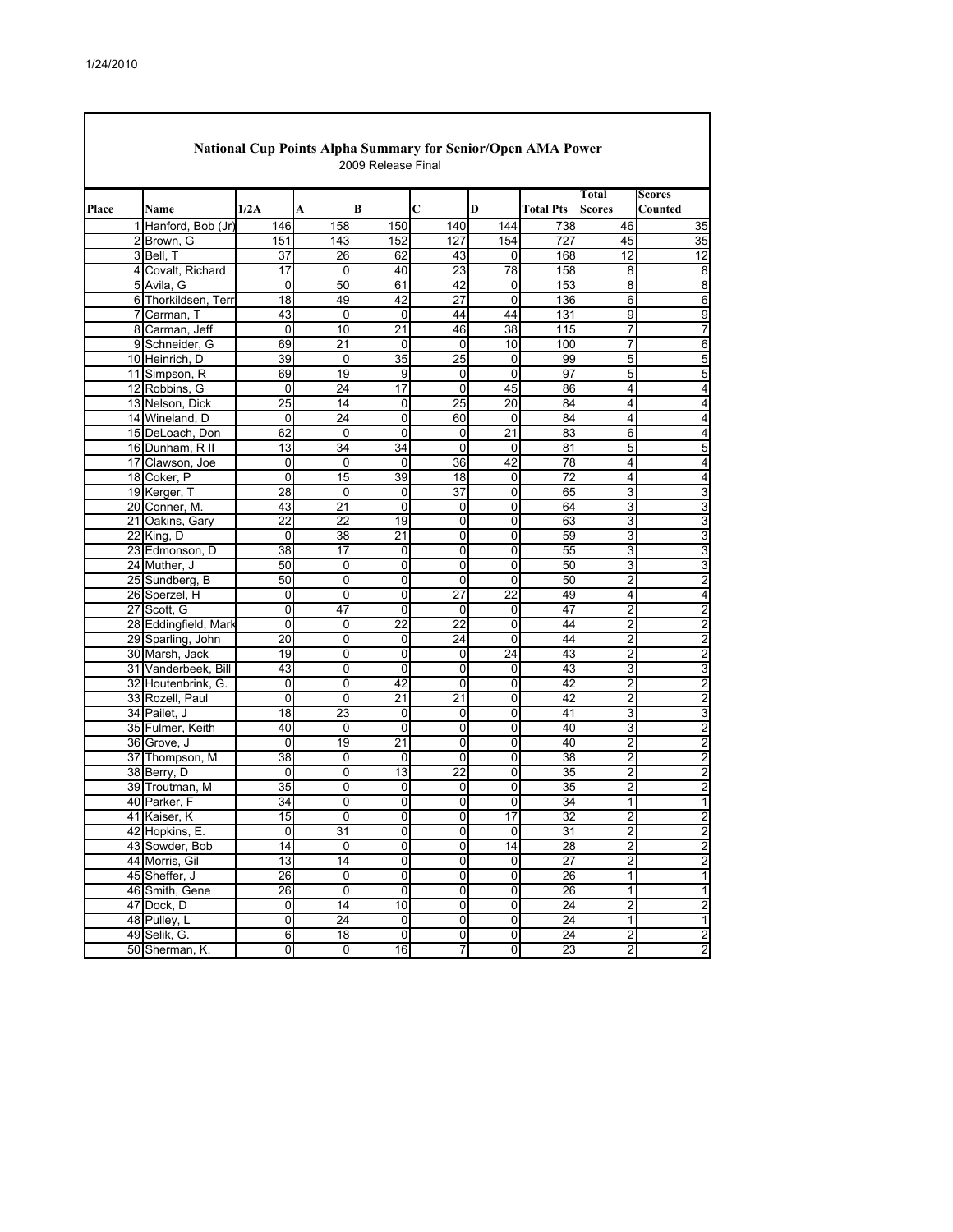|       | <b>National Cup Point Ranking Summary for Senior / Open Classic Power.</b> |                 | 2009 Release Final |                         |                  |                 |                          |
|-------|----------------------------------------------------------------------------|-----------------|--------------------|-------------------------|------------------|-----------------|--------------------------|
| Place | Name                                                                       | 1/2A            | A/B                | C/D                     | <b>Total Pts</b> | Total<br>Scores | <b>Scores</b><br>Counted |
|       |                                                                            |                 |                    |                         |                  |                 |                          |
|       | 1 Brown, G                                                                 | 168             | 161                | 145                     | 474              | 27              | 21                       |
|       | 2 Hanford, Bob (                                                           | 143             | 165                | 147                     | 455              | 29              | 21                       |
|       | 3 Covalt, R                                                                | 59              | 68                 | 90                      | 217              | 14              | 10                       |
|       | 4 Berry, D                                                                 | 97              | 58                 | 44                      | 199              | 9               | 9                        |
|       | 5 Mattes, R                                                                | 0               | 39                 | 56                      | 95               | 3               | 3                        |
|       | 6 Pailet, J                                                                | 52              | 34                 | $\mathbf 0$             | 86               | 5               | 5                        |
|       | 7 Watson, B                                                                | 21              | 18                 | 40                      | 79               | 7               | 5                        |
|       | 8 Bell, T.                                                                 | 32              | 46                 | 0                       | 78               | 7               | 6                        |
|       | 9 Nelson, Dick                                                             | 65              | 0                  | 13                      | 78               | 4               | 4                        |
|       | 10 Smith, Gene                                                             | 59              | 18                 | 0                       | 77               | 4               | 4                        |
|       | 11 Harper, C                                                               | 0               | 66                 | 0                       | 66               | 5               | 3                        |
|       | 12 Sperzel, H                                                              | 18              | 5                  | 43                      | 66               | 6               | 4                        |
|       | 13 Marsh, J                                                                | 0               | 20                 | 45                      | 65               | 3               | 3                        |
|       | 14 Bane, B                                                                 | 43              | 18                 | 0                       | 61               | 2               | $\overline{\mathbf{c}}$  |
|       | 15 Bocckinfuso, J                                                          | 23              | 34                 | 0                       | 57               | 2               | $\frac{2}{3}$            |
|       | 16 Vanderbeek. B                                                           | 38              | 17                 | 0                       | 55               | 3               |                          |
|       | 17 Schneider, G                                                            | 16              | 36                 | 0                       | 52               | 4               | 4                        |
|       | 18 Avila, G                                                                | 19              | $\overline{13}$    | 18                      | 50               | 3               | 3                        |
|       | 19 Fulmer, K                                                               | 48              | 0                  | 0                       | 48               | 2               | $\overline{\mathbf{c}}$  |
|       | 20 Carman, T                                                               | 46              | 0                  | 0                       | 46               | 2               | $\overline{2}$           |
|       | 21 Christensen, G                                                          | 0               | 23                 | 20                      | 43               | 3               | $\overline{3}$           |
|       | 22 Walters, J                                                              | 43              | 0                  | 0                       | 43               | 2               | $\overline{\mathbf{c}}$  |
|       | 23 DeLoach, Don                                                            | 42              | 0                  | 0                       | 42               | $\overline{2}$  | $\overline{2}$           |
|       | 24 Houtenbrink, G                                                          | 0               | 42                 | 0                       | 42               | $\overline{c}$  | $\frac{2}{2}$            |
|       | 25 Kaiser, Don                                                             | 41              | 0                  | 0                       | 41               | 2               |                          |
|       | 26 Blake, S.                                                               | 15              | 23                 | 0                       | 38               | 2               | $\overline{2}$           |
|       | 27 Carman, Jeff                                                            | 14              | 19                 | 0                       | 33               | 2               | $\frac{2}{2}$            |
|       | 28 Reuter, B                                                               | 30              | 0                  | 0                       | 30               | 3               |                          |
|       | 29 Heinrich, D                                                             | 19              | 9                  | 0                       | 28               | 2               | 2                        |
|       | 30 Mollendorf, J                                                           | 25              | 0                  | 0                       | 25               | 1               | 1                        |
|       | 31 Thorkildsen, T                                                          | 0               | 24                 | 0                       | 24               | 1               | 1                        |
|       | 32 Selick, G.                                                              | 23              | 0                  | 0                       | 23               | 1               | 1                        |
|       | 33 Stewart, Roy                                                            | 0               | 23                 | 0                       | 23               | $\overline{c}$  | $\overline{2}$           |
|       | 34 Gaylor, Tom                                                             | 22              | 0                  | 0                       | 22               | 1               | 1                        |
|       | 35 Murphy, Jerry                                                           | 22              | 0                  | 0                       | 22               | 1               | 1                        |
|       | 36 Sheffer, J                                                              | 22              | 0                  | 0                       | 22               | 1               | 1                        |
|       | 37 Sowder, B.                                                              | 22              | 0                  | 0                       | 22               | 1               | 1                        |
|       | 38 Boyd, Ray                                                               | 0               | 21                 | 0                       | 21               | 1               | 1                        |
|       | 39 King, Troy                                                              | 0               | 21                 | 0                       | 21               | 1               | 1                        |
|       | 40 McBurnett, R                                                            | 0               | 0                  | 21                      | 21               | 1               | 1                        |
|       | 41 Thompson, M                                                             | 21              | 0                  | 0                       | 21               | 1               |                          |
|       | 42 Costanzo, E                                                             | 20              | 0                  | 0                       | 20               |                 |                          |
|       | 43 Seymour, J                                                              | 0               | 20                 | $\overline{0}$          | $\overline{20}$  | 1               | 1                        |
|       | 44 Kaiser, Ken                                                             | 0               | 19                 | 0                       | 19               | 1               | $\overline{\mathbf{1}}$  |
|       | 45 Brown, Ron                                                              | $\overline{17}$ | $\overline{0}$     | $\overline{\mathbf{0}}$ | 17               | $\overline{1}$  | $\overline{1}$           |
|       | $46$ Irwin, J                                                              | 0               | 0                  | 17                      | 17               | 1               | $\overline{1}$           |
|       | 47 Keller, Mike                                                            | $\overline{17}$ | $\overline{0}$     | 0                       | $\overline{17}$  | $\overline{1}$  | $\overline{\mathbf{1}}$  |
|       | 48 McNamee, Dor                                                            | 16              | $\overline{0}$     | O                       | 16               | $\overline{1}$  | $\overline{\mathbf{1}}$  |
|       | 49 Bevan, D.                                                               | 0               | 14                 | $\overline{0}$          | 14               | 1               | $\overline{1}$           |
|       | 50 Campbell, Lee                                                           | 14              | 0                  | o                       | 14               | 1               | 1                        |

I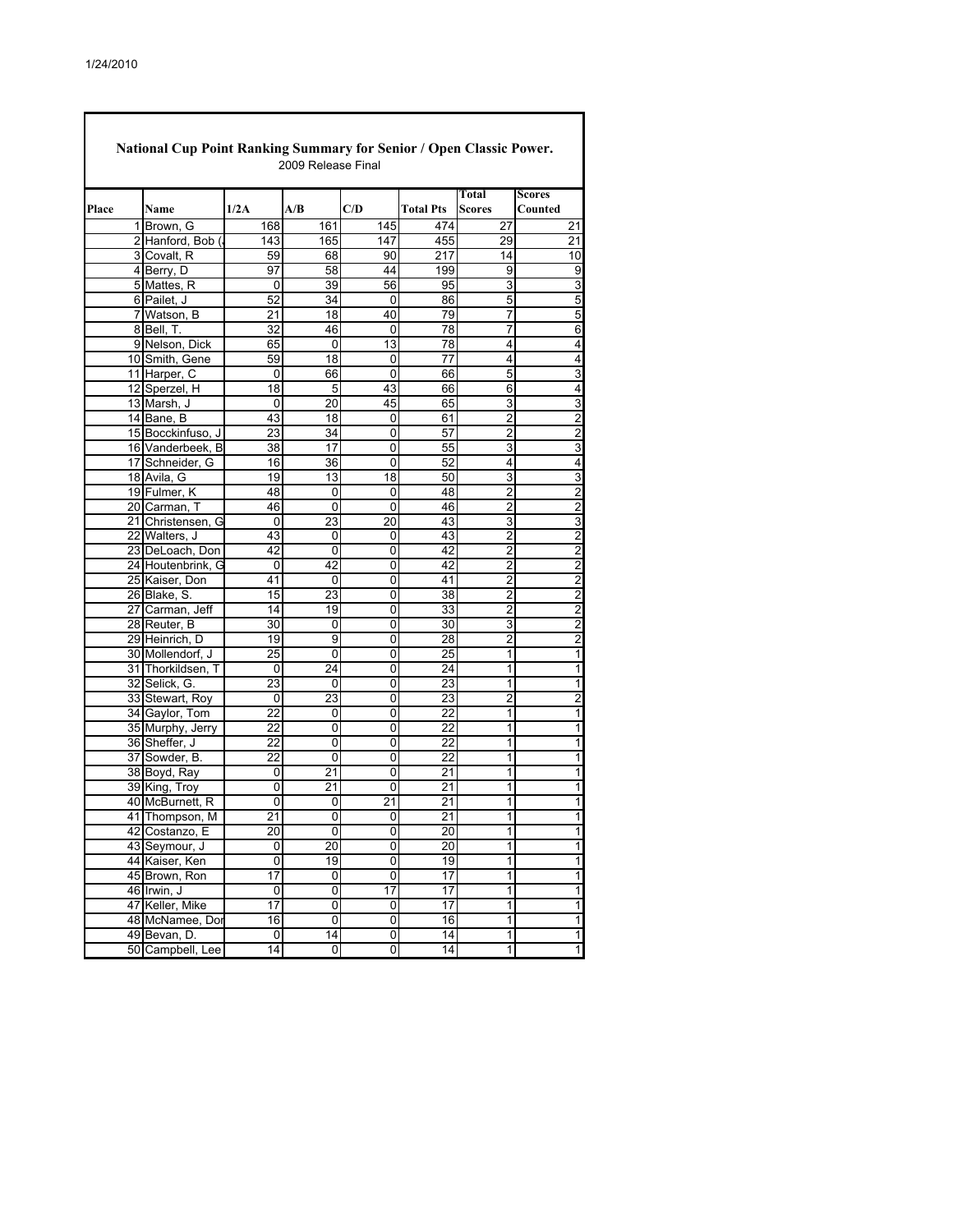|       |                   | $P-30$          | Moffett         | Mulvihill       | <b>Total Pts</b> | Total<br><b>Scores</b>  | Scores<br>Counted       |
|-------|-------------------|-----------------|-----------------|-----------------|------------------|-------------------------|-------------------------|
| Place | Name              |                 |                 |                 |                  |                         |                         |
|       | 1 Brown, G        | 53              | 77              | 126             | 256              | 13                      | 13                      |
|       | 2 Konefes, E      | 66              | 66              | 66              | 198              | 16                      | 11                      |
|       | 3 Andrade, P.     | 58              | 39              | 81              | 178              | 9                       | 9                       |
|       | 4 Kamla, J        | 97              | 0               | 43              | 140              | 8                       | 6                       |
|       | 5 Murphy, Jerry   | 97              | 0               | 43              | 140              | 7                       | 7                       |
|       | 6 Markos, C       | 36              | 30              | 69              | 135              | 7                       | 7                       |
|       | 7 Troutman, M     | 36              | 51              | 39              | 126              | 8                       | 8                       |
|       | 8 DeCook, Don     | 67              | $\mathbf 0$     | 40              | 107              | $\overline{5}$          | 5                       |
|       | 9 Ferwerda, J     | 22              | 45              | 39              | 106              | 4                       | 4                       |
|       | 10 Gerszewski, J  | 37              | 0               | 63              | 100              | 6                       | 6                       |
|       | 11 O'Reilley, J   | 13              | 40              | 47              | 100              | $\overline{5}$          | 5                       |
|       | 12 Bartick, D     | 37              | 0               | 60              | 97               | 5                       | 5                       |
|       | 13 DeLoach, D     | 90              | 0               | $\Omega$        | 90               | 3                       | 3                       |
|       | 14 Dona, Gordon   | 40              | 0               | 47              | 87               | 4                       | 4                       |
|       | 15 Nippert, V     | 44              | 22              | 21              | 87               | 4                       | 4                       |
|       | 16 Moseley, J     | 44              | 17              | 22              | 83               | 4                       | 4                       |
|       | 17 Keller, M      | 36              | 21              | 24              | 81               | 5                       | 4                       |
|       | 18 Seymor, John   | 23              | 0               | 56              | 79               | 4                       | 4                       |
|       | 19 Williams, J    | 0               | 41              | 38              | 79               | 6                       | 4                       |
|       | 20 McConachie, Bi | 0               | 0               | $\overline{71}$ | $\overline{71}$  | 4                       | 3                       |
|       | 21 Morton, Gary   | 71              | 0               | 0               | 71               | 3                       | 3                       |
|       | 22 Duke, Bill     | 47              | 23              | 0               | 70               | 3                       | 3                       |
|       | 23 Gaylor, Tom    | 48              | 0               | 21              | 69               | 7                       | 3                       |
|       | 24 Vanlandingham  | 44              | 0               | 25              | 69               | 3                       | 3                       |
|       | 25 Griffith, Earl | 23              | 23              | 21              | 67               | 3                       | 3                       |
|       | 26 Swift, B.      | 24              | 0               | 37              | 61               | 3                       | 3                       |
|       | 27 Zarate, D      | 47              | 0               | 13              | 60               | 5                       | 3                       |
|       | 28 Brooks, C      | 57              | 0               | 0               | 57               | 2                       | 2                       |
|       | 29 Gregory, Roger | 0               | 21              | 36              | 57               | 3                       | 3                       |
|       | 30 Colson, S      | 54              | 0               | 0               | 54               | 3                       | 3                       |
|       | 31 Carson, W      | 0               | 0               | 51              | 51               | 1                       | 1                       |
|       | 32 Jones, Darold  | 51              | 0               | 0               | 51               | 3                       | 3                       |
|       | 33 McGuckin, Dere | 17              | 0               | $\overline{32}$ | 49               | 4                       | 3                       |
|       | 34 Reinhart, P.   | 28              | 0               | 20              | 48               | 3                       | 3                       |
|       | 35 Sneed, E       | 0               | 23              | 25              | 48               | $\overline{2}$          | 2                       |
|       | 36 Campbell, L    | 42              | 0               | 5               | 47               | 5                       | 3                       |
|       | 37 Coyle, Jack    | 47              | 0               | $\Omega$        | 47               | 2                       | 2                       |
|       | 38 Perkins, B     | 0               | $\overline{0}$  | 46              | 46               | 1                       | 1                       |
|       | 39 Sisk, Marc     | 36              | 0               | 10              | 46               | 3                       | 3                       |
|       | 40 Andrews, J     | 45              | 0               | 0               | 45               | 2                       | 2                       |
|       | 41 Johnstone, R.  | 30              | 0               | 15              | 45               | 3                       | 3                       |
|       | 42 Keegan, Dan    | 0               | $\overline{21}$ | 24              | 45               | 3                       | 3                       |
|       | 43 Sechrist, D    | 45              | 0               | 0               | 45               | $\overline{1}$          | $\overline{1}$          |
|       | 44 Jensen, Gene   | $\overline{35}$ | 0               | 9               | 44               | 3                       | 3                       |
|       | 45 Shepherd, Char | 44              | 0               | $\overline{0}$  | 44               | $\overline{2}$          | $\overline{2}$          |
|       | 46 Donahue, Gerry | 43              | 0               | $\overline{0}$  | 43               | $\overline{\mathbf{c}}$ | $\overline{2}$          |
|       | 47 Napier, J.     | 43              | $\overline{0}$  | $\overline{0}$  | 43               | 3                       | $\overline{c}$          |
|       | 48 Buss, Bill     | 42              | 0               | 0               | 42               | $\overline{2}$          | $\overline{2}$          |
|       | 49 Williamson, E. | 42              | 0               | 0               | 42               | $\overline{2}$          | $\overline{\mathbf{c}}$ |
| 50    | Crowley, P        | 0               | 0               | 41              | 41               | 1                       | 1                       |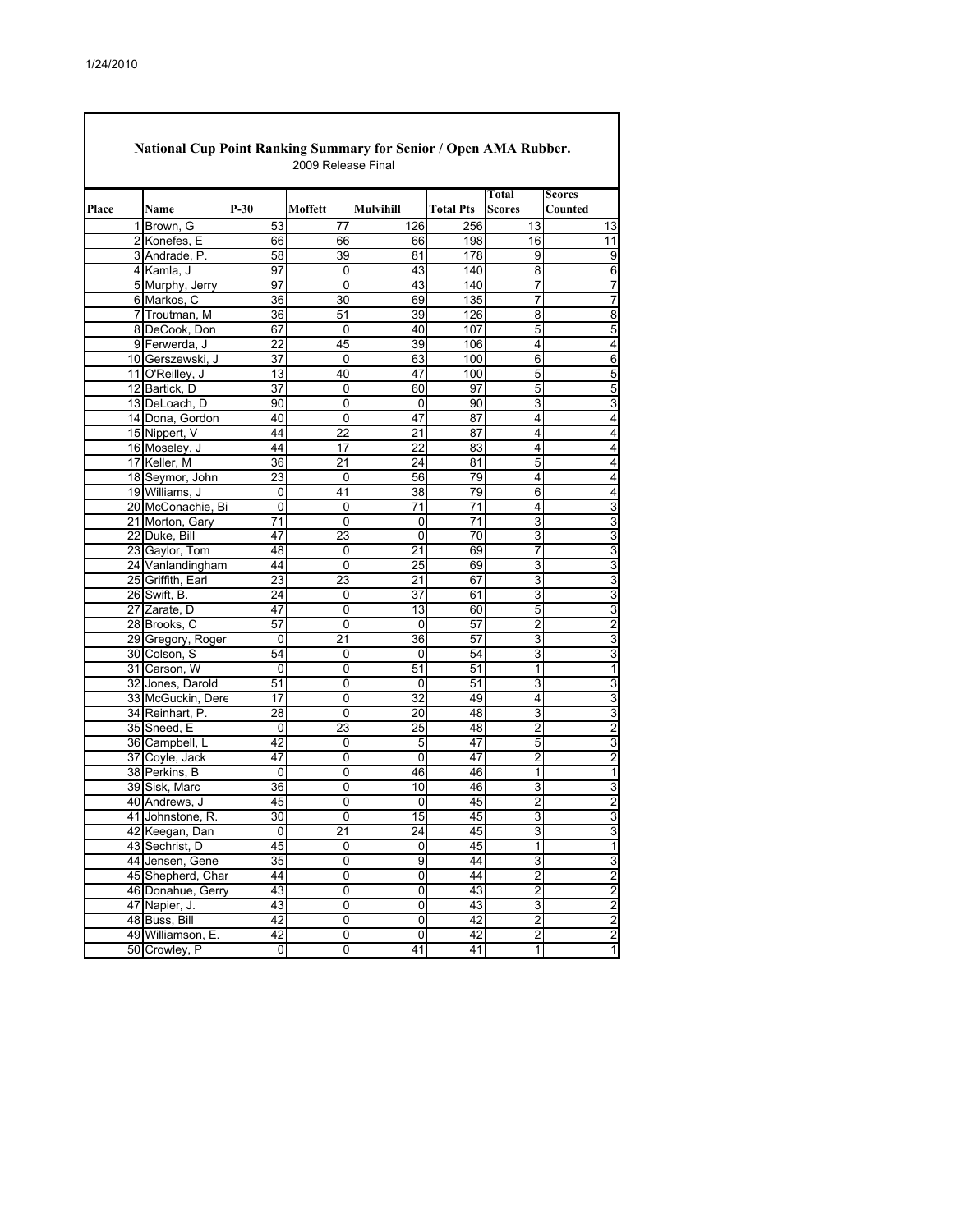Г

| National Cup Point Ranking Summary for Senior / Open Glider.<br>2009 Release Final |                     |                 |                 |                 |                  |                         |                         |  |  |  |  |
|------------------------------------------------------------------------------------|---------------------|-----------------|-----------------|-----------------|------------------|-------------------------|-------------------------|--|--|--|--|
|                                                                                    |                     |                 |                 |                 |                  | Total                   | Scores                  |  |  |  |  |
| Place                                                                              | Name                | <b>HLG</b>      | CLG             | Towline         | <b>Total Pts</b> | <b>Scores</b>           | Counted                 |  |  |  |  |
|                                                                                    | 1 Batiuk. Tim       | 187             | 160             | 146             | 493              | 24                      | 21                      |  |  |  |  |
|                                                                                    | 2 Buddenbohm, Sta   | 86              | 140             | 114             | 340              | 17                      | 15                      |  |  |  |  |
|                                                                                    | 3 Covington, Mark   | 86              | 120             | 116             | 322              | 28                      | 16                      |  |  |  |  |
|                                                                                    | 4 Hines, L          | 137             | 90              | 0               | 227              | 14                      | 10                      |  |  |  |  |
|                                                                                    | 5 Pelatowski, L     | 103             | 107             | 0               | 210              | $\overline{12}$         | 10                      |  |  |  |  |
|                                                                                    | 6 Nippert, V        | 59              | 62              | 64              | 185              | 10                      | 9                       |  |  |  |  |
|                                                                                    | 7 Berry, D          | 63              | 75              | 40              | 178              | 8                       | 8                       |  |  |  |  |
|                                                                                    | 8 Vollmer, A        | $\overline{72}$ | 98              | 0               | 170              | 11                      | œ                       |  |  |  |  |
|                                                                                    | 9 Schlarb, W        | 50              | 54              | 47              | 151              | 14                      | 6                       |  |  |  |  |
|                                                                                    | 10 Reynolds, Todd   | 77              | 49              | 22              | 148              | 14                      | 6                       |  |  |  |  |
|                                                                                    | 11 Gerspacher, D    | $\overline{72}$ | 44              | 26              | 142              | 14                      | 7                       |  |  |  |  |
|                                                                                    | 12 Thoren, Bob      | 62              | 49              | 23              | 134              | 8                       | $\overline{8}$          |  |  |  |  |
|                                                                                    | 13 Edmonson, D      | 44              | 44              | 42              | 130              | 12                      | 6                       |  |  |  |  |
|                                                                                    | 14 Grabski, P       | 49              | 39              | 42              | 130              | $\overline{9}$          | $\overline{6}$          |  |  |  |  |
|                                                                                    | 15 Ray, Ralph       | 31              | 81              | 15              | 127              | 9                       | 6                       |  |  |  |  |
|                                                                                    | 16 Crawford, Dohrma | 40              | 48              | 17              | 105              | 5                       | 5                       |  |  |  |  |
|                                                                                    | 17 Nelson, Elmer    | 35              | $\overline{37}$ | $\overline{32}$ | 104              | 8                       | $\overline{6}$          |  |  |  |  |
|                                                                                    | 18 DeLoach, D       | 25              | 42              | 35              | 102              | 6                       | 5                       |  |  |  |  |
|                                                                                    | 19 Brown, G         | 0               | 78              | 21              | 99               | 5                       | 5                       |  |  |  |  |
|                                                                                    | 20 Kimball, B       | 30              | 69              | 0               | 99               | 5                       | $\overline{5}$          |  |  |  |  |
|                                                                                    | 21 Spence, S        | 18              | 74              | 0               | 92               | 4                       | 4                       |  |  |  |  |
|                                                                                    | 22 Koran, Bill      | 40              | 46              | 0               | 86               | 7                       | $\overline{4}$          |  |  |  |  |
|                                                                                    | 23 Pecenkovic, Enis | 43              | 0               | 42              | 85               | $\overline{5}$          | 4                       |  |  |  |  |
|                                                                                    | 24 Cusick, C        | 41              | 43              | 0               | 84               | 10                      | $\overline{\mathbf{4}}$ |  |  |  |  |
|                                                                                    | 25 Johnson M. Jr.   | 53              | 31              | 0               | 84               | 4                       | 4                       |  |  |  |  |
|                                                                                    | 26 Hannah, Bruce    | 0               | 61              | $\overline{21}$ | 82               | 3                       | 3                       |  |  |  |  |
|                                                                                    | 27 Keller, M        | 43              | 39              | 0               | 82               | 7                       | 4                       |  |  |  |  |
|                                                                                    | 28 Pelatowski, E    | 63              | 19              | 0               | 82               | 4                       | 4                       |  |  |  |  |
|                                                                                    | 29 Myers, Neil      | 43              | 38              | 0               | 81               | 6                       | $\overline{\mathbf{4}}$ |  |  |  |  |
|                                                                                    | 30 Langelius, J.    | 68              | 12              | 0               | 80               | 4                       | 4                       |  |  |  |  |
|                                                                                    | 31 Donahue, G       | $\Omega$        | 78              | 0               | 78               | 5                       | 4                       |  |  |  |  |
|                                                                                    | 32 Peterson, Dick   | 14              | 63              | 0               | $\overline{77}$  | 4                       | 4                       |  |  |  |  |
|                                                                                    | 33 Ferrario, R.     | 25              | 51              | 0               | 76               | 3                       | 3                       |  |  |  |  |
|                                                                                    | 34 Troutman, M      | 56              | 19              | 0               | 75               | 7                       | 7                       |  |  |  |  |
|                                                                                    | 35 Sullivan, P      | 14              | 60              | 0               | 74               | 5                       | 5                       |  |  |  |  |
|                                                                                    | 36 Riley, W         | 18              | 54              | 0               | 72               | 4                       | 4                       |  |  |  |  |
|                                                                                    | 37 Scott, G         | 0               | 69              | 0               | 69               | 3                       | $\overline{3}$          |  |  |  |  |
|                                                                                    | 38 Brocks, P        | $\overline{22}$ | 45              | $\overline{0}$  | 67               | $\overline{6}$          | $\overline{\mathbf{4}}$ |  |  |  |  |
|                                                                                    | 39 Juhl, Jim        | 67              | 0               | 0               | 67               | 3                       | $\overline{3}$          |  |  |  |  |
|                                                                                    | 40 Sayre, Jon       | 67              | 0               | 0               | 67               | 3                       | 3                       |  |  |  |  |
|                                                                                    | 41 Campbell, L      | 23              | $\overline{21}$ | 21              | 65               | 4                       | $\overline{\mathbf{4}}$ |  |  |  |  |
|                                                                                    | 42 Meyer, Neil      | 36              | 25              | 0               | 61               | 4                       | 3                       |  |  |  |  |
|                                                                                    | 43 Gray Mel         | 20              | 22              | 18              | 60               | 3                       | $\overline{3}$          |  |  |  |  |
|                                                                                    | 44 Reynolds, Randy  | 29              | 17              | 13              | 59               | 8                       | $\overline{\mathbf{4}}$ |  |  |  |  |
|                                                                                    | 45 Hill, Henry      | 15              | 42              | 0               | 57               | 3                       | $\overline{3}$          |  |  |  |  |
|                                                                                    | 46 Combs, Ray       | 43              | 0               | 13              | 56               | $\overline{\mathbf{4}}$ | $\overline{\mathbf{4}}$ |  |  |  |  |
|                                                                                    | 47 Pacelli, Brian   | 25              | 31              | 0               | 56               | 4                       | 4                       |  |  |  |  |
|                                                                                    | 48 Reuter, B        | 15              | 39              | 0               | 54               | 3                       | $\overline{3}$          |  |  |  |  |
|                                                                                    | 49 Ferrario, A      | 33              | 20              | 0               | 53               | 4                       | 3                       |  |  |  |  |
|                                                                                    | 50 Bane, B          | 0               | 0               | 50              | 50               | 3                       | 3                       |  |  |  |  |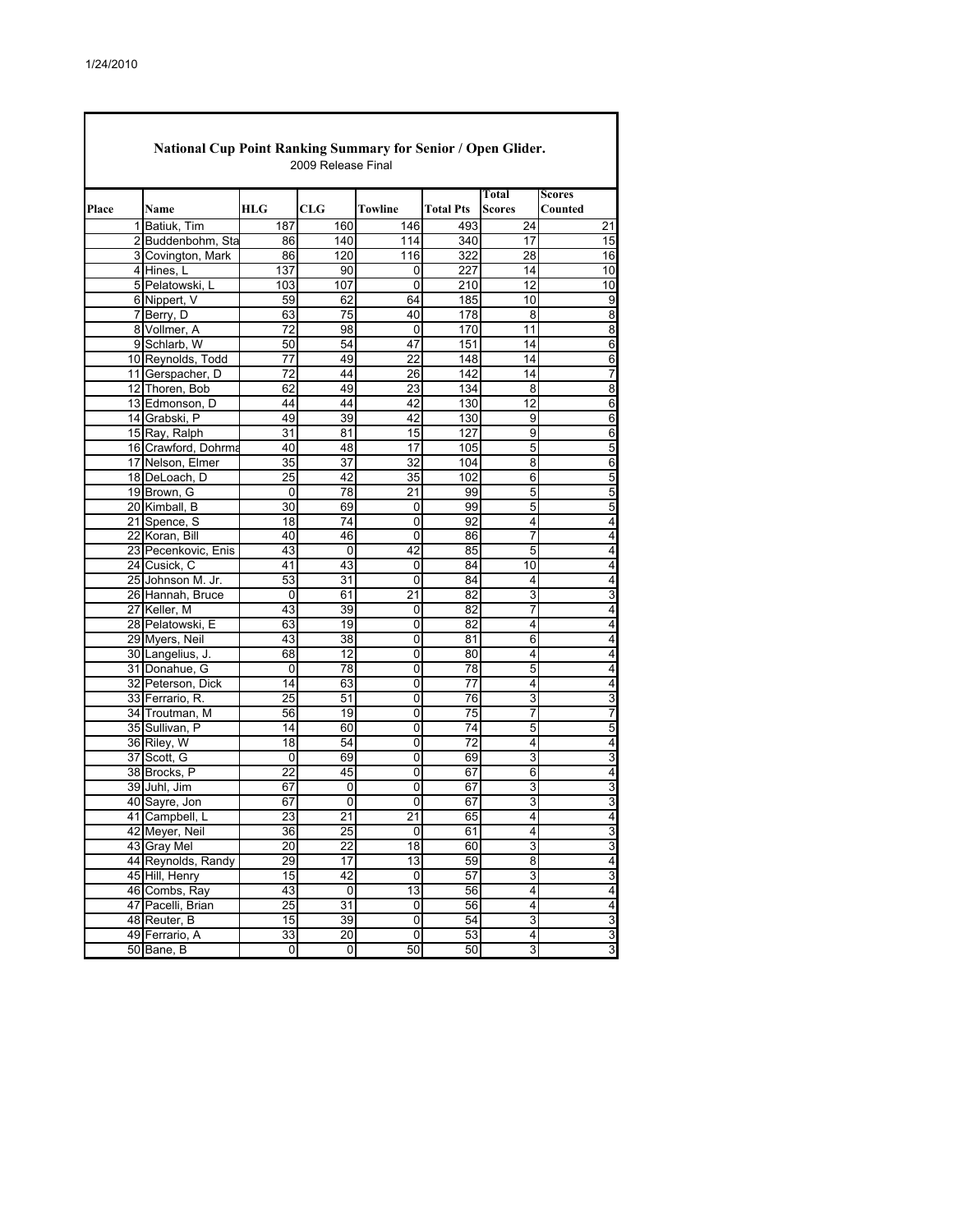| National Cup Point Ranking Summary for Senior / Open NOS Rubber.<br>2009 Release Final |  |                    |                |                 |                             |                         |                        |                         |  |  |  |
|----------------------------------------------------------------------------------------|--|--------------------|----------------|-----------------|-----------------------------|-------------------------|------------------------|-------------------------|--|--|--|
| Place                                                                                  |  | Name               | <b>Rubber</b>  |                 | Wakefield Rub/WakeTotal Pts |                         | Total<br><b>Scores</b> | <b>Scores Counted</b>   |  |  |  |
|                                                                                        |  | 1 Andrews, Jean    | 57             | 42              | 42                          | 141                     | 7                      | 7                       |  |  |  |
|                                                                                        |  | 2 Romak, B         | 53             | 36              | 27                          | 116                     | 5                      | 5                       |  |  |  |
|                                                                                        |  | 3 Williams, J      | 0              | 26              | 44                          | 70                      | 3                      | 3                       |  |  |  |
|                                                                                        |  | 4 McConachie, B    | 48             | 21              | 0                           | 69                      | 3                      | 3                       |  |  |  |
|                                                                                        |  | 5 Sneed, E         | 18             | 21              | 22                          | 61                      | 3                      | $\overline{3}$          |  |  |  |
|                                                                                        |  | 6 O'Reilley, J     | 23             | 26              | 0                           | 49                      | 3                      | $\overline{3}$          |  |  |  |
|                                                                                        |  | 7 Redlin, C        | 25             | 24              | 0                           | 49                      | $\overline{2}$         | $\overline{2}$          |  |  |  |
|                                                                                        |  | 8 Konefes, E       | 23             | 16              | 0                           | 39                      | 2                      |                         |  |  |  |
|                                                                                        |  | 9 Richardson, A.   | 17             | 21              | 0                           | 38                      | 2                      | $\frac{2}{2}$           |  |  |  |
|                                                                                        |  | 10 Griffith, Earl  | 13             | 11              | 13                          | 37                      | 3                      | $\overline{3}$          |  |  |  |
|                                                                                        |  | 11 Wessel, Peter   | 20             | 17              | 0                           | 37                      | 2                      |                         |  |  |  |
|                                                                                        |  | 12 Keegan, D       | 17             | 0               | 17                          | 34                      | $\overline{2}$         | $\frac{2}{2}$           |  |  |  |
|                                                                                        |  | 13 Napier, L       | 22             | 0               | 12                          | 34                      | 2                      | $\overline{\mathbf{c}}$ |  |  |  |
|                                                                                        |  | 14 Stewart, Roy    | 0              | 0               | 34                          | 34                      | 2                      | $\overline{2}$          |  |  |  |
|                                                                                        |  | 15 Harden, E       | 28             | 0               | 0                           | 28                      | 1                      | 1                       |  |  |  |
|                                                                                        |  | 16 Kothe, H        | 0              | 21              | 7                           | 28                      | 2                      | $\overline{\mathbf{c}}$ |  |  |  |
|                                                                                        |  | 17 Bresnan, Joe    | 25             | 0               | 0                           | 25                      | 1                      | $\overline{1}$          |  |  |  |
|                                                                                        |  | 18 Laird, Tom      | 0              | 0               | 25                          | 25                      | 1                      | $\overline{\mathbf{1}}$ |  |  |  |
|                                                                                        |  | 19 Crowe, Bernie   | 0              | 19              | 5                           | 24                      | $\overline{2}$         | $\overline{\mathbf{c}}$ |  |  |  |
|                                                                                        |  | 20 Englert, Jeff   | 0              | 0               | 23                          | 23                      | 1                      | $\overline{\mathbf{1}}$ |  |  |  |
|                                                                                        |  | 21 Cover, Hal      | 0              | 0               | 22                          | 22                      | 1                      | 1                       |  |  |  |
|                                                                                        |  | 22 Lidberg, Al     | 0              | 22              | 0                           | 22                      | 1                      | 1                       |  |  |  |
|                                                                                        |  | 23 Sayer, L.       | 22             | 0               | 0                           | 22                      | 1                      | $\overline{1}$          |  |  |  |
|                                                                                        |  | 24 Gregory, Roger  | 21             | 0               | 0                           | 21                      | 1                      | 1                       |  |  |  |
|                                                                                        |  | 25 O'Donnell, C    | 0              | $\overline{21}$ | 0                           | $\overline{21}$         | 1                      | 1                       |  |  |  |
|                                                                                        |  | 26 Funk, Wes       | 0              | 0               | 20                          | 20                      | 1                      | 1                       |  |  |  |
|                                                                                        |  | 27 Buchele, E.     | 0              | 0               | 18                          | 18                      | 1                      | 1                       |  |  |  |
|                                                                                        |  | 28 Scharoun, Earl  | 0              | 0               | 18                          | 18                      | 1                      | 1                       |  |  |  |
|                                                                                        |  | 29 Thoren, B       | 18             | 0               | 0                           | 18                      | 1                      | 1                       |  |  |  |
|                                                                                        |  | 30 Moseley, J      | 17             | 0               | 0                           | 17                      | 1                      | 1                       |  |  |  |
|                                                                                        |  | 31 Pivitt, R       | 0              | 0               | 17                          | 17                      | 1                      | 1                       |  |  |  |
|                                                                                        |  | 32 Hummel, Ron     | 16             | 0               | 0                           | 16                      | 1                      | 1                       |  |  |  |
|                                                                                        |  | 33 Livotto, Juan   | 0              | 0               | 15                          | 15                      | 1                      | 1                       |  |  |  |
|                                                                                        |  | 34 Ramos, Fernan   | 15             | 0               | 0                           | 15                      | 1                      | 1                       |  |  |  |
|                                                                                        |  | 35 Watson, R       | 13             | 0               | 0                           | 13                      | 1                      | $\overline{1}$          |  |  |  |
|                                                                                        |  | 36 Davidson, Haro  | 11             | 0               | 0                           | 11                      | 1                      | 1                       |  |  |  |
|                                                                                        |  | 37 Higgins, Arthur | 10             | 0               | 0                           | 10                      | 1                      | 1                       |  |  |  |
|                                                                                        |  | 38 Herbest, Paul   | 0              | 7               | 0                           | 7                       | 1                      | $\overline{1}$          |  |  |  |
|                                                                                        |  | 39 Andrade, P      | 0              | 6               | 0                           | 6                       | 1                      | 1                       |  |  |  |
|                                                                                        |  | 40 Pratt, John     | 6              | 0               | $\overline{0}$              | 6                       | 1                      | 1                       |  |  |  |
|                                                                                        |  | 41 Gildersleeve, D | 0              | 0               | 5                           | 5                       | 1                      | 1                       |  |  |  |
|                                                                                        |  | 42 Troutman, Mark  | $\overline{5}$ | 0               | 0                           | 5                       | 1                      | $\overline{1}$          |  |  |  |
|                                                                                        |  | 43 Acton, D.       | $\overline{0}$ | 0               | 0                           | $\overline{\mathbf{0}}$ | 0                      | 0                       |  |  |  |
|                                                                                        |  | 44 Adams, Dick     | 0              | 0               | 0                           | $\overline{0}$          | 0                      | $\pmb{0}$               |  |  |  |
|                                                                                        |  | 45 Allnutt, Peter  | 0              | 0               | 0                           | 0                       | 0                      | $\overline{\mathbf{0}}$ |  |  |  |
|                                                                                        |  | 46 Alvis, M        | $\overline{0}$ | $\overline{0}$  | $\overline{0}$              | $\overline{0}$          | $\overline{0}$         | 0                       |  |  |  |
|                                                                                        |  | 47 Anders, J       | 0              | 0               | 0                           | 0                       | 0                      | $\overline{0}$          |  |  |  |
|                                                                                        |  | 48 Anderson, J     | 0              | 0               | 0                           | 0                       | 0                      | $\pmb{0}$               |  |  |  |
|                                                                                        |  | 49 Aronstein, D    | 0              | $\overline{0}$  | 0                           | 0                       | 0                      | 0                       |  |  |  |
|                                                                                        |  | 50 Avallone, A     | 0              | 0               | 0                           | 0                       | 0                      | 0                       |  |  |  |